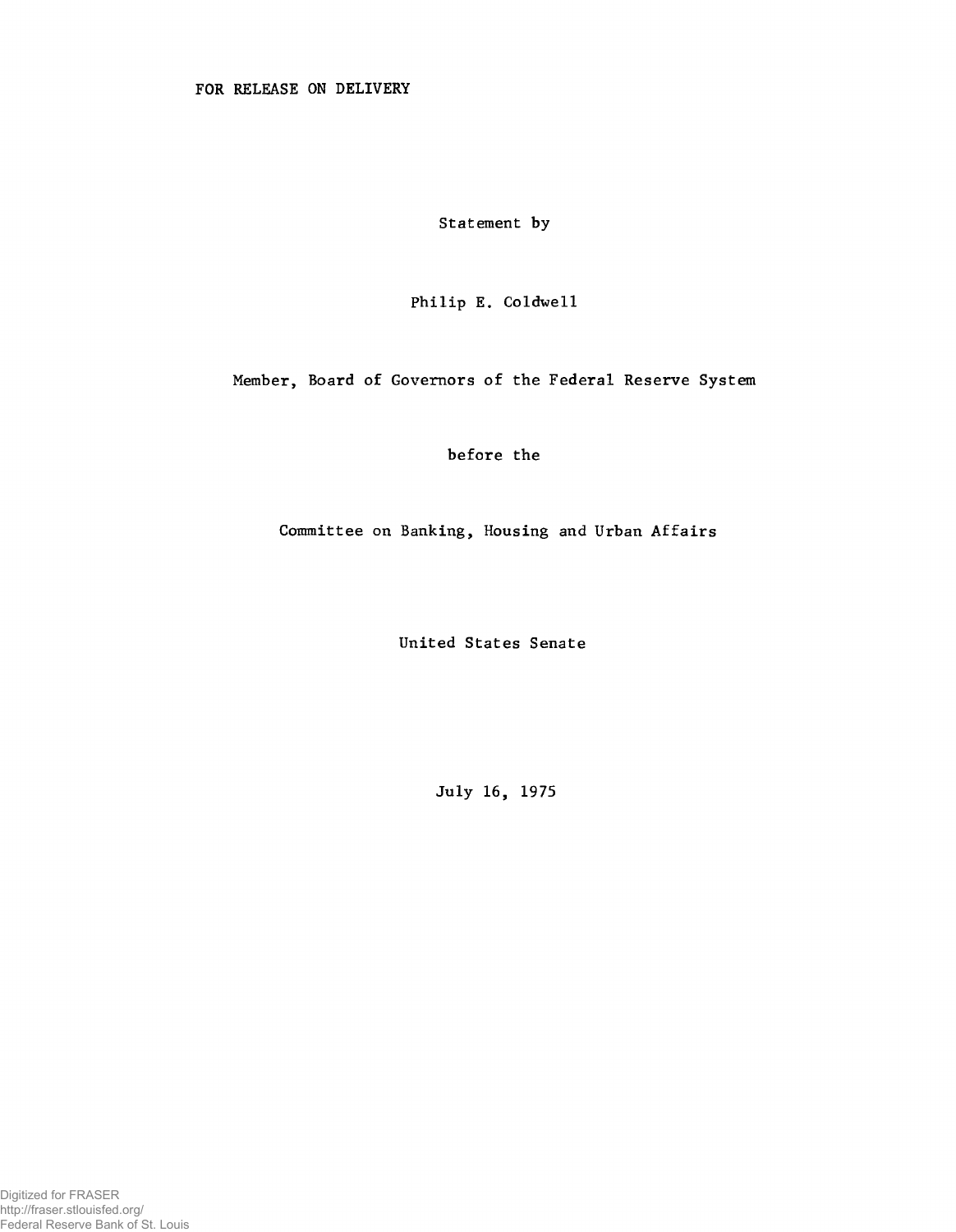**I am pleased to appear before you today to present the views of the Board of Governors on the important question of disclosure of data for investor analysis of banks and bank holding companies. We approach this subject with full appreciation of the need, as expressed in our securities laws, for providing the investor with sufficient public information to reach informed opinions on the current and prospective financial conditions of individual institutions.**

**The Board recognizes the primary role of the SEC in matters of disclosure for investor purposes. Since 1964, when the Board was given responsibility for certain disclosure provisions of the Securities Exchange Act of 1934 as they apply to State member banks, our requirements have followed substantially the counterpart regulations imposed by the SEC on other corporations. With respect to other banks, very similar disclosures have been imposed by the reporting requirements of the other Federal bank supervisory agencies. A great many banks are not subject to the disclosure requirements of the 1934 Act** because they have less than 500 stockholders; they also are required **by the bank supervisory agencies to file similarly detailed income and balance sheet data subject to disclosure.**

**In recent years, the bank supervisory agencies have acted on several occasions to expand the amount of individual bank financial data collected and released to the public. We believe that still more disclosure is needed at the present time, and our reporting requirements will be revised accordingly. Banking practices have undergone rapid modification in recent years as banks have accommodated**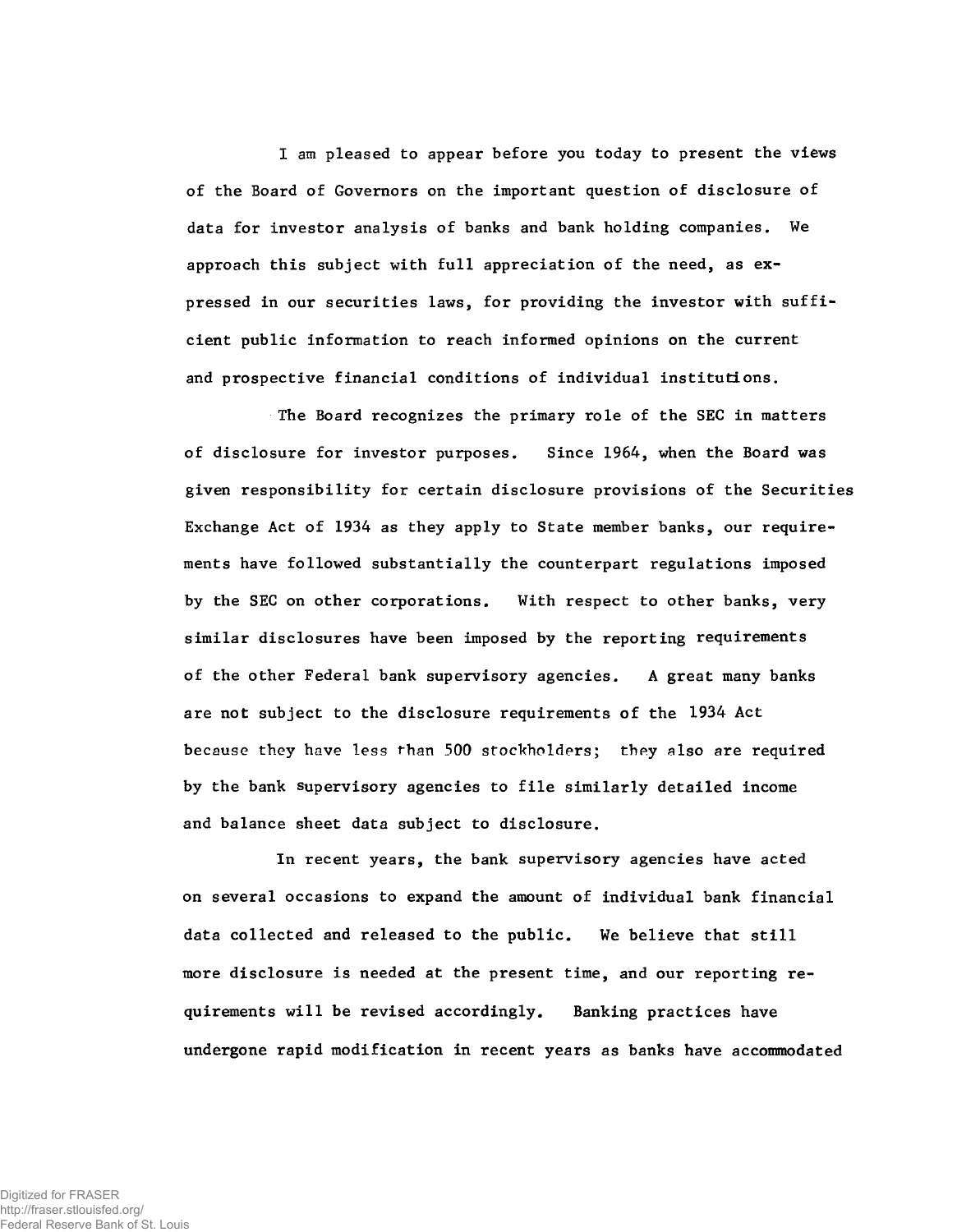**to changes in the "state of the art" and to the economic environment, and further substantial changes are undoubtedly in store over the years to come. Accordingly, I can assure you that the question of disclosure will remain under continuing review by the Federal Reserve and we stand ready to make further adaptations in reporting as conditions warrant.**

**While fully recognizing the need for disclosure, we also have been aware that, as with all worthy objectives of public policy, provision for meeting the informational needs of the investor involves certain costs. In extreme cases, those costs could far outweigh possible benefits to the investor that the additional information would provide. For banks and other depositary institutions with liabilities withdrawable on demand or on short notice, disclosure requirements need to guard against triggering unwarranted rumors that could impel large outflows of funds. Thus, the Board has approached the disclosure problem mindful of its statutory responsibilities as a bank regulator and supervisor to maintain an environment in which the banking system can adequately serve the public interest.**

**In providing for investor informational needs, the Board believes that the public interest will be served most effectively if** essential disclosure is achieved as fully<sup>,</sup> as possible through regular **reporting requirements imposed by Federal bank supervisory agencies and the SEC. Only with comprehensive, standardized, periodic reporting**

-2-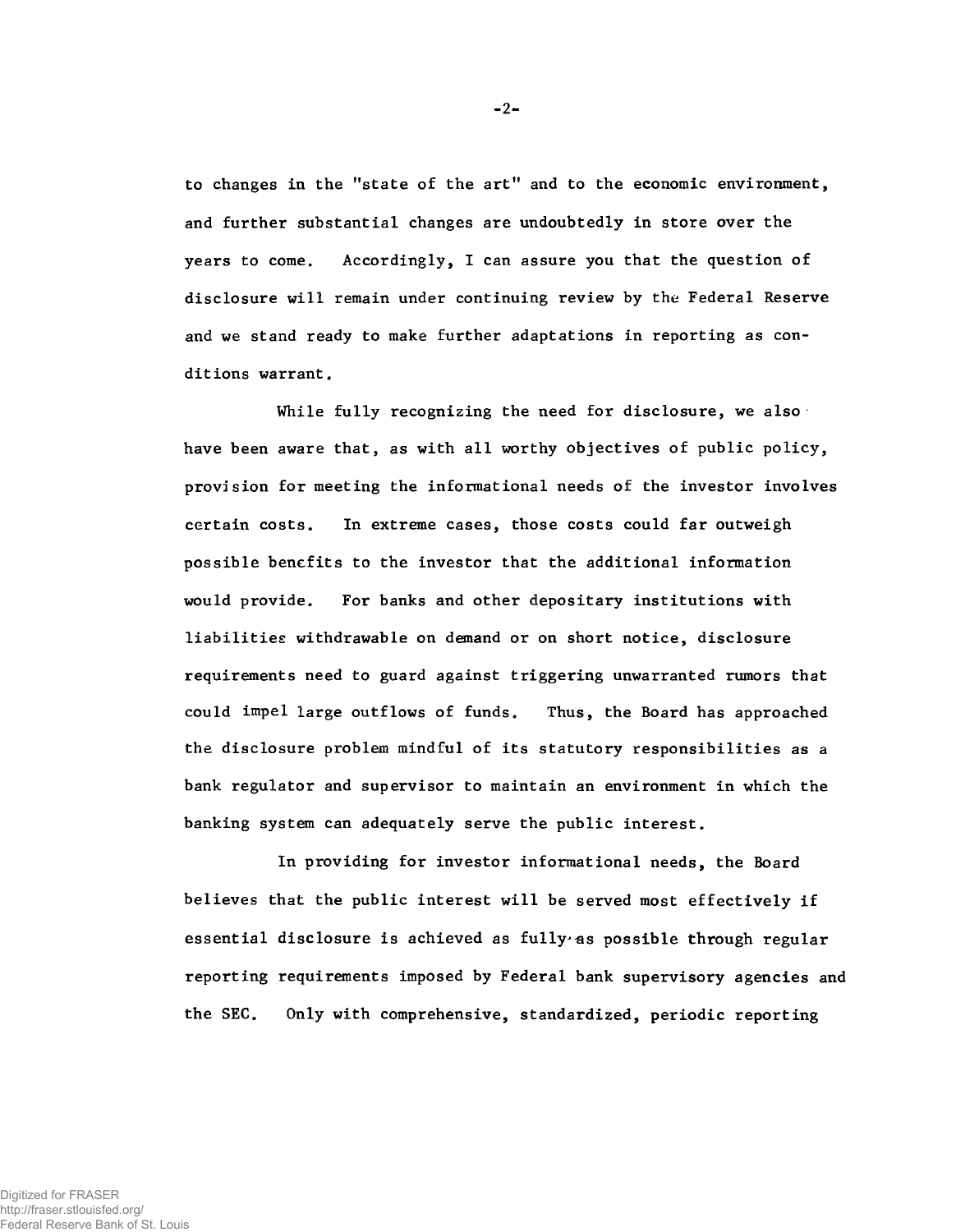**can the necessary time series of financial information be provided that will enable the investor to discern significant trends in individual bank performance and make an adequate assessment of future prospects. Moreover, with such a f?ctual base, substantial changes or differences in the performance of individual banks can be examined in the broad context of contemporary developments at comparable banks. More importantly, a requirement of meaningful regular reporting should help to minimize the need for ad hoc disclosure r.t the time of proposed financings. Such disclosure carries a risk that individual banks issuing securities will be required to release types of information not available for other banks that might be misleading or misinterpreted by the market.**

**The Board also believes that the major focus, in constructing a disclosure framework for banks and bank holding companies, should be on earnings performance as reflected in the income statement. Fundamentally, what the investor in any enterprise is purchasing is management ability and market opportunities. Over time, these are effectively reflected, in distilled form, by earnings performance. In recent years, the undue attention that often has been focused, by investors as well as management, on size or "footings" rather than on operating results, sometimes has led to misinterpretation of the true picture of financial strengths or weaknesses of banks and bank holding companies.**

-3-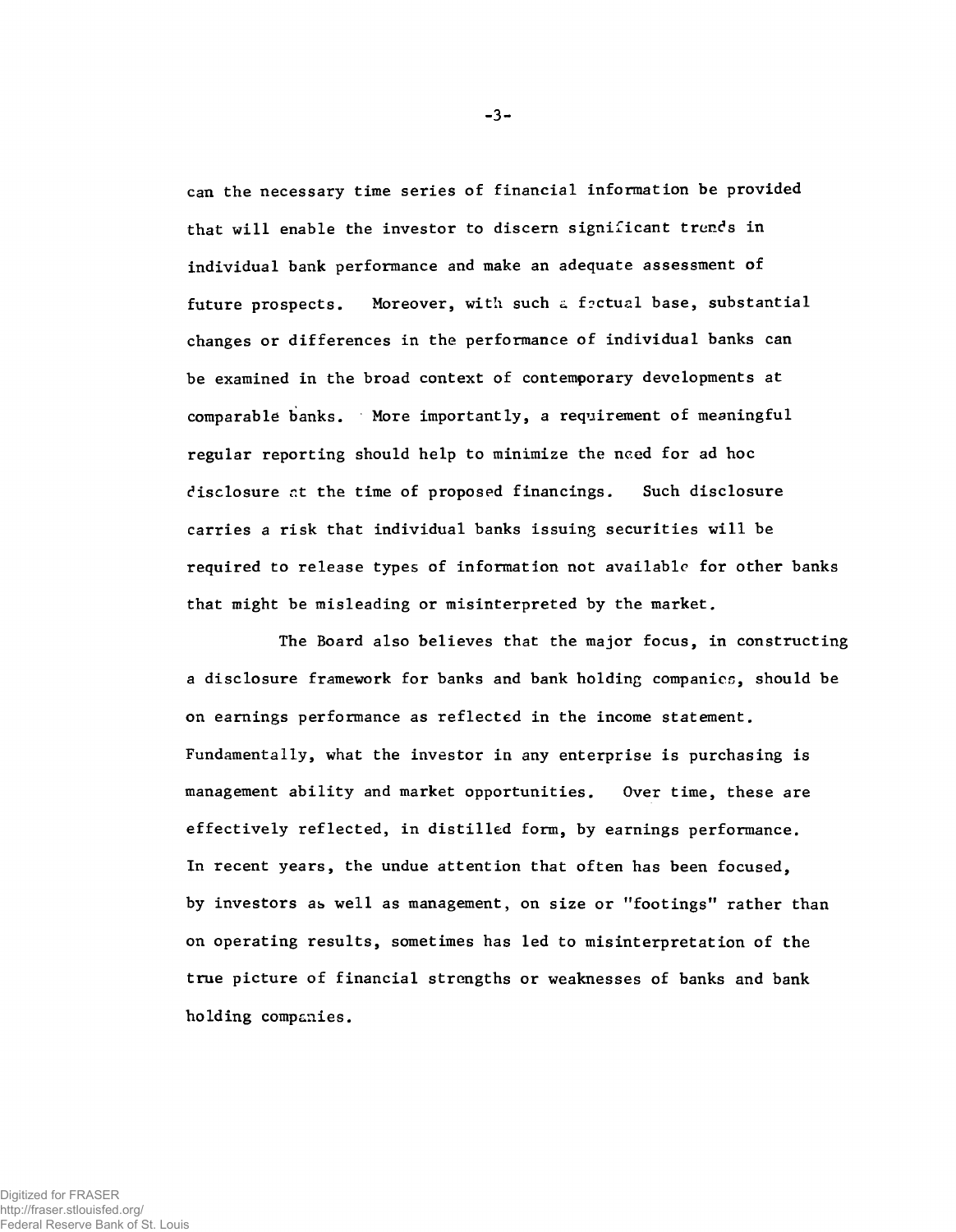**To effectively serve its informational function, the income statement should portray not only what the bank or company has done, but also should reveal enough of the institution's sensitive vital signs so that the investor can make an informed estimate oi the prospective income flows. The present income statement required to be filed by all Federally supervised banks provides extensive detail directed toward meeting these needs. Included in such statements are refined breakdowns of income and expenses, loan loss and recovery experience, provision of reserves against future losses on loans and securities, and segregations of income earned in certain specialized activities such as foreign branch and trading account operations.**

**But even more income-statement detail now seems desirable in order to enable the investor to make an adequate assessment of future earnings possibilities and to forecast an institution's ability to adjust to the more fluid market environment that has been emerging. In particular, we are contemplating additional reporting to provide for:**

**1) a more comprehensive measure of the cost to the banks of interest-sensitive funds;**

**2) £ breakdown of loan charge-offs and recoveries; and,**

**3) a measure of the effect on bank income of loans that are past due or have otherwise been subject to reduction or deferral of interest or principal because of problems associated with the borrower.**

**-** 4 **-**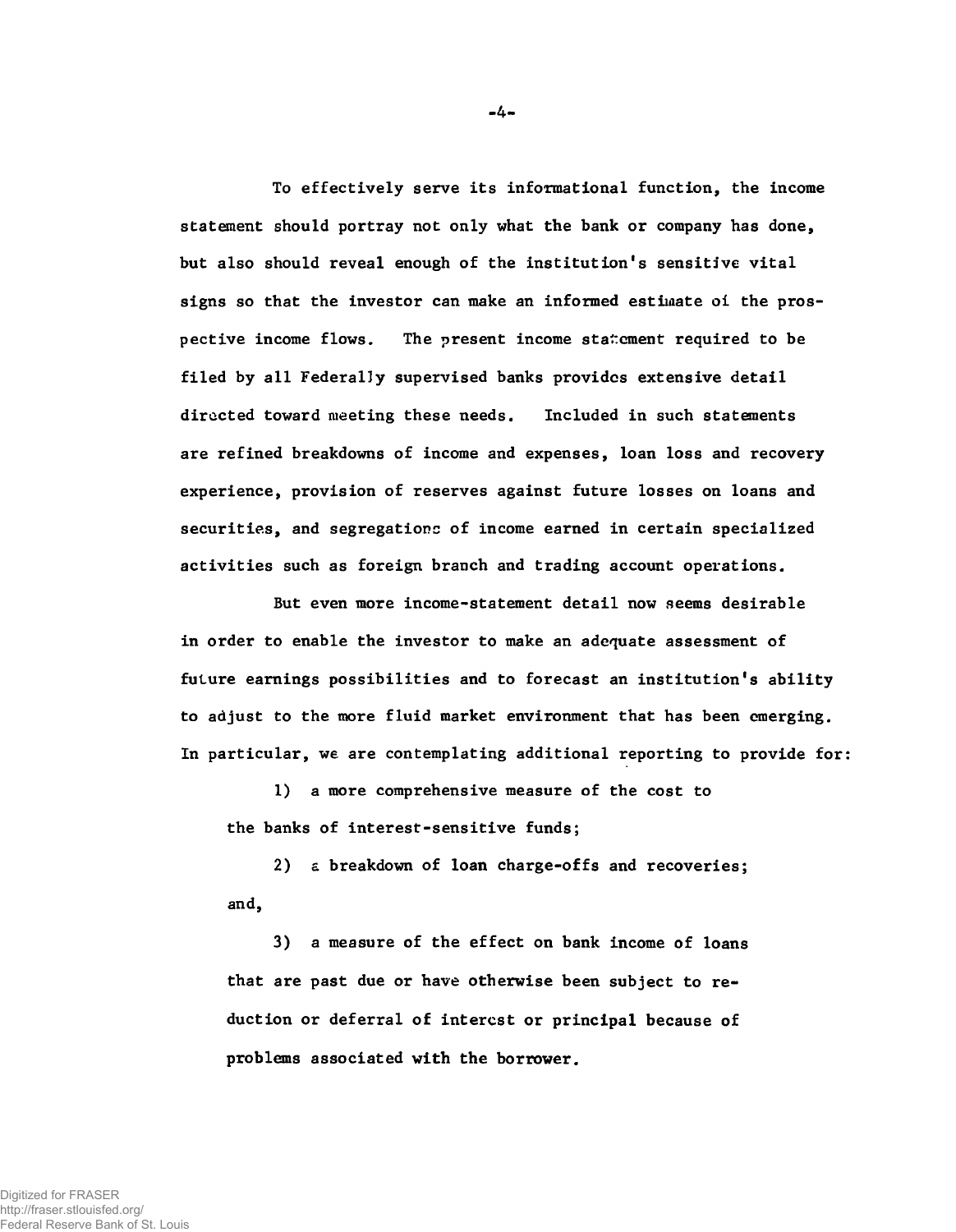**Detailed information regarding the composition of assets and liabilities of banks and bank holding companies is also an important ingredient for adequate investor analysis. Such data are needed to aid in the interpretation of the income statement, to determine trends and current status of the bank's operations, and to appraise the bank's liquidity, capital adequacy, and general financial condition. The present supervisory "Call Report," which includes over 100 separate asset and liability items, already provides the bulk of the information needed for these purposes.**

**Nevertheless, some additional balance sheet reporting may now be advisable to reflect recent changes in banking activity and in the environment in which banks operate. We have been discussing possible major additions to regular reporting subject to disclosure by at least the larger banking organizations. These might include:**

**1) a maturity breakdown for major categories of investments;**

**2) a classification of loans according to whether the rate charged is fixed or floating;**

**3) a breakdown of the outstanding amount of time deposits in denominations of \$100,000 or more; and,**

**4) information on the amount of outstanding loan commitments and the amount of outstanding credit under those commitments.**

-5-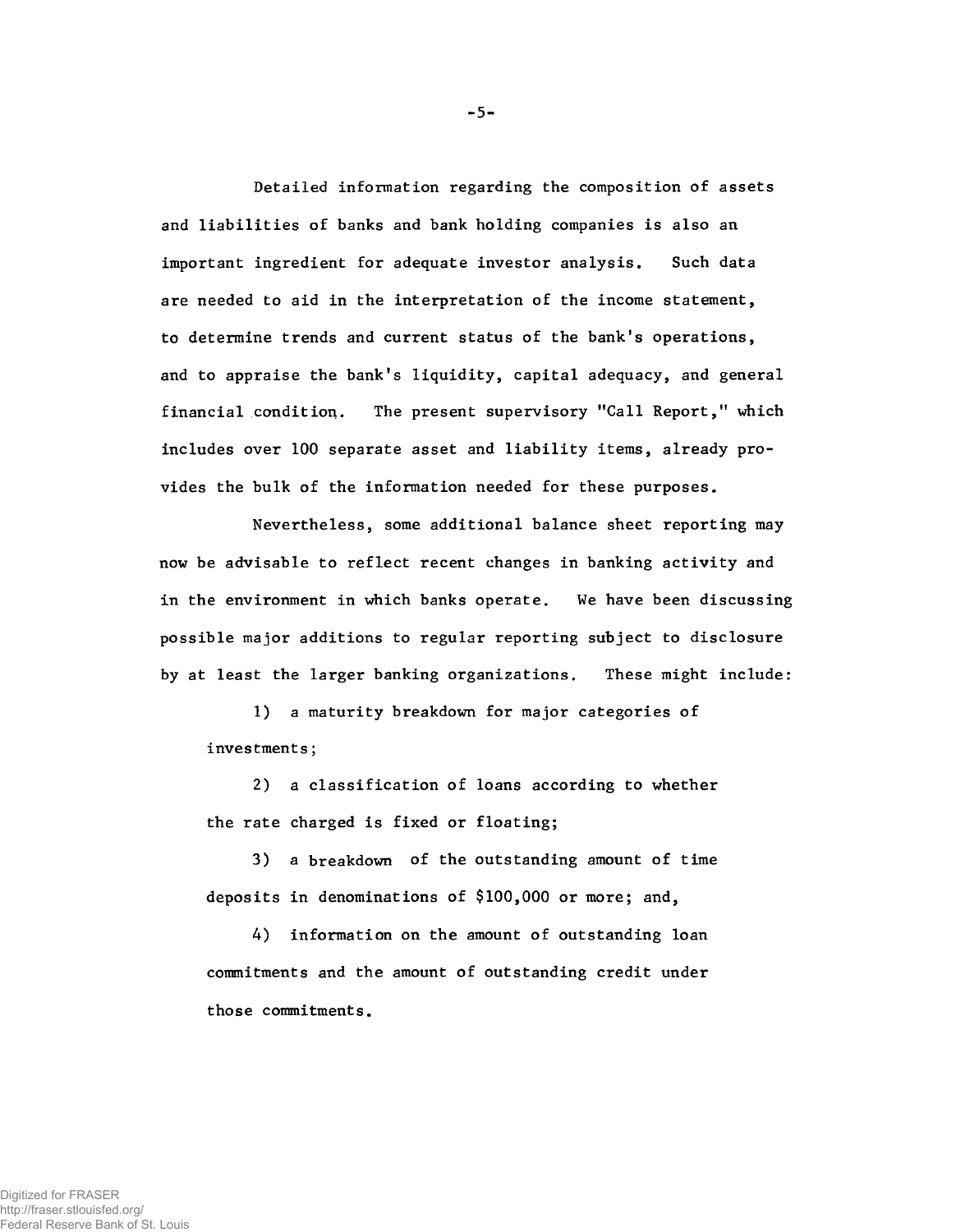**More frequent reporting of income and balance sheet information also seems desirable for adequate investment analysis in a rapidly changing economic environment. Accordingly, we are considering a requirement that reporting of income, now required annually, be set on a quarterly basis for large banks and semi-annually for smaller banks. In addition, the spring and fall Call Reports, which currently are less detailed than those for June 30 and December 31, may be expanded to include the greater detail.**

**As the Committee is aware, the bank supervisory agencies, at the request of the SEC, have been participating in intensive interagency consultations over the past three months for the purpose of seeking a common understanding regarding questions of appropriate financial disclosure for banks and bank holding companies. I think the group has made important progress toward that goal. Substantial agreement has been reached regarding the areas in which additional disclosure is needed and most of the specific types of information that would best meet investor needs. All the agencies involved have shown a keen awareness of the need to obtain increased disclosures in ways that will minimize the risk of misinterpretation or unjustified disturbance to confidence.**

**The interagency coordinating group has been grappling with highly complex issues, and some further discussions will be necessary. We are pressing forward as rapidly as possible, and there is every**

-6-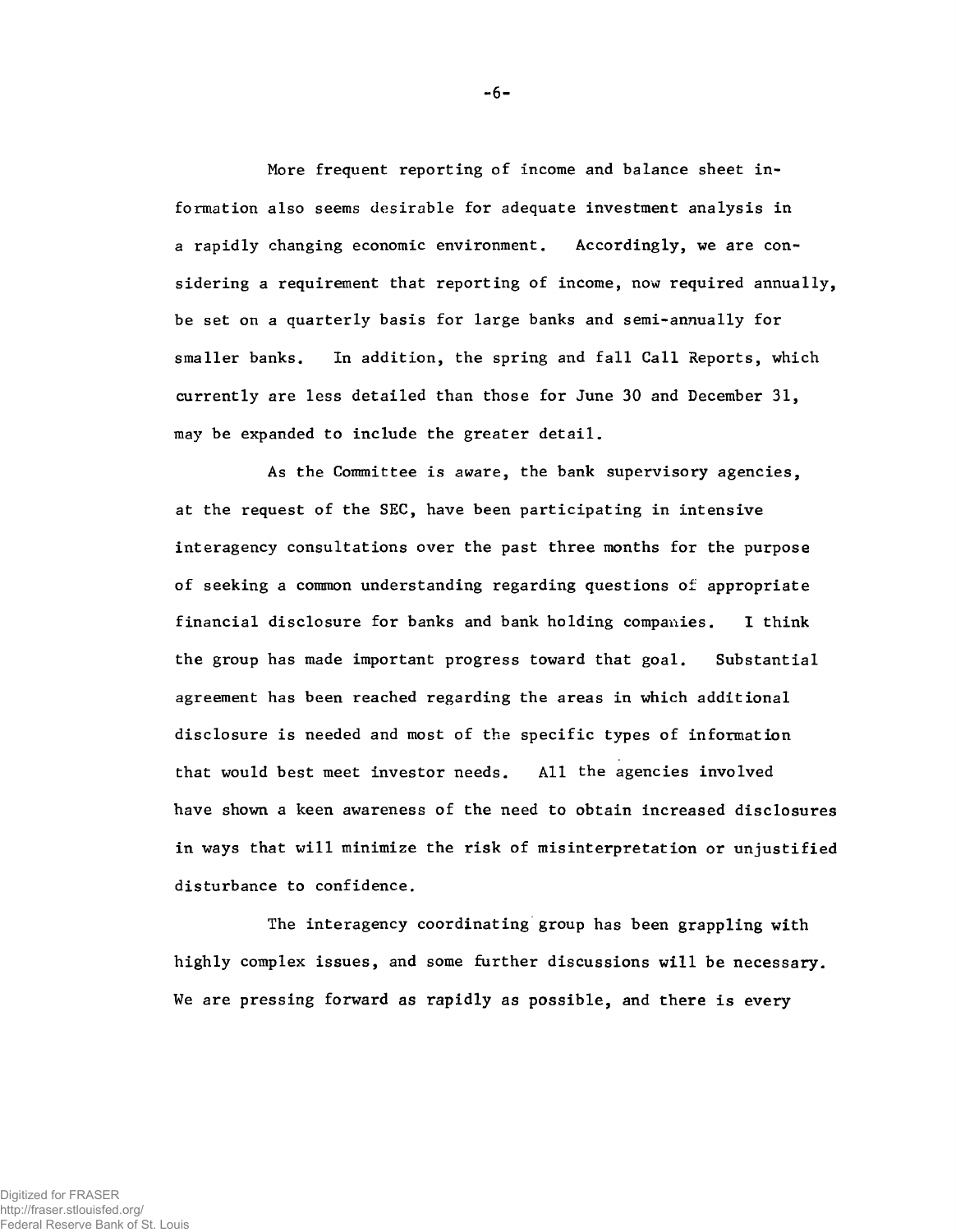**reason to expect, on the basis of progress to date, that we will soon be in a position to publish both the new disclosure guidelines and the revised bank reporting requirements.**

**Many suggestions for increased bank and bank holding company disclosures are being offered in the course of these Congressional hearings. I would caution that, in evaluating these suggestions, it is vital to take into account a variety of considerations that bear on the extent to which disclosure serves the public interest. Certainly the investing public must have access to all material information needed for intelligent investment decision-making. But unreasonable or excessively detailed demands for information or requirements for disclosure of information that might be misleading, could be counterproductive. Such demands could fail to serve the interests of the investor, who is the intended beneficiary. More importantly, they might injure a bank's depositors and borrowers, and thus the general welfare of the community that it serves. Finally, they could create an unjustifiable and costly burden on the reporting institution.**

**It is most important that the type and form of disclosure imposed on banks be carefully weighed so as to avoid undermining the willingness of banks to assume risk or eroding the confidence of depositors--a critical determinant of banks' ability to attract the funds needed to finance lending activities. The evaluation and**

**- 7-**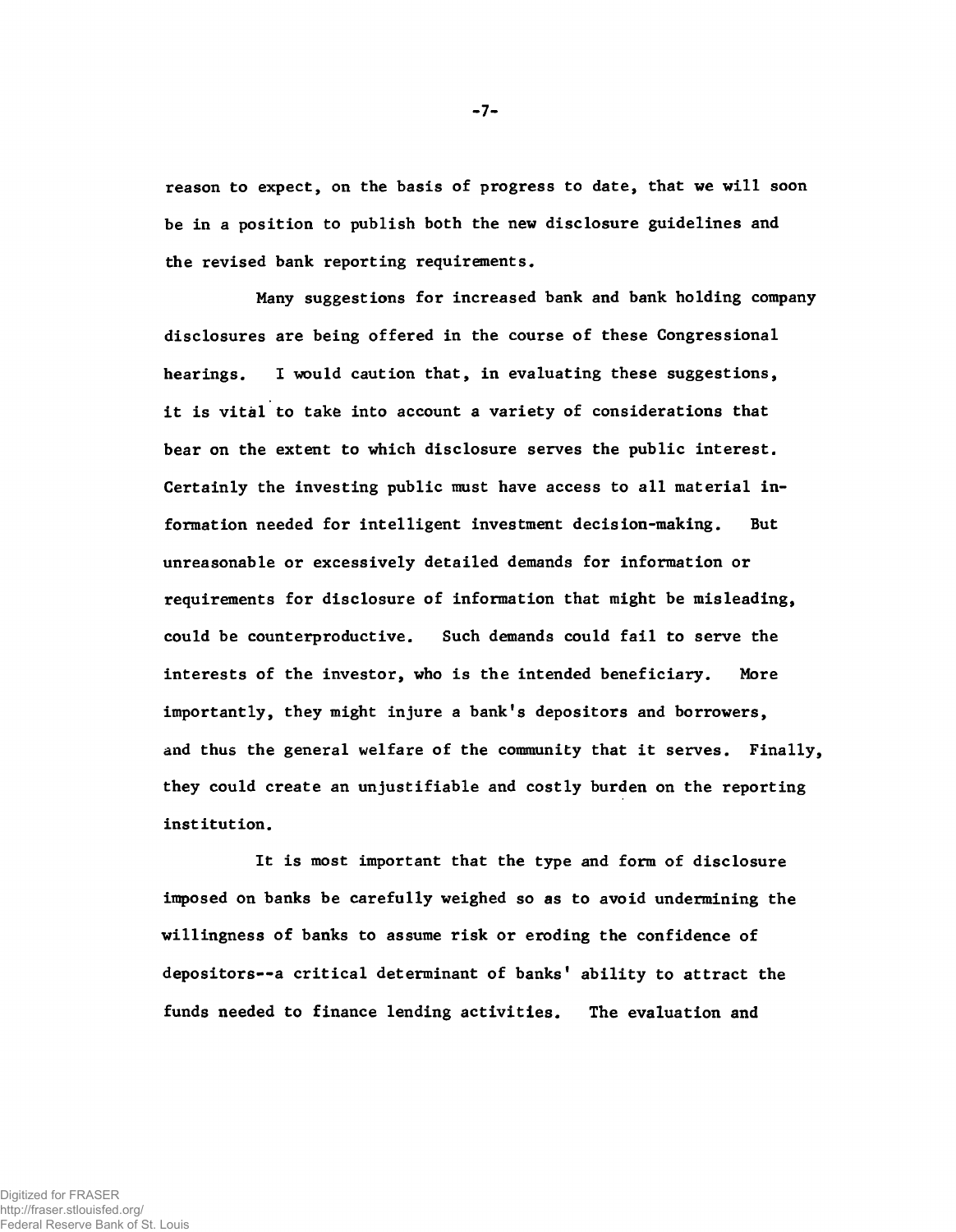**assumption of risk are basic attributes of commercial banking. Only if a bank is willing to assume reasonable risks will it be able to help its local community to grow and prosper. This can be done prudently if the institution maintains adequate diversification, so that losses are relatively predictable, and if the bank's charges are commensurate with its costs, including the risk of losses that may be incurred on its portfolio of loans and investments.**

**We must keep in mind that some loan losses are to be expected when a bank is fully serving the needs of its customers. To overemphasize disclosure of such losses could jeopardize the depositor confidence so necessary to the health and progress of a financial institution. Release of information that the public has little or no experience in evaluating may suggest possible trouble at a bank or bank holding company and thus bring on sizable deposit outflows, especially of impersonal money market funds. We, therefore, have had to seek a fine balance between the attainment of the level of disclosure needed for intelligent investor decision-making and the avoidance of the kinds of information that might damage the public interest in maintaining stability and responsiveness in our banking institutions.**

**Also of major significance, particularly at this juncture, is the potential impact that ill-conceived disclosure requirements might have on the willingness and ability of banks to acquire additional capital through public issuance of securities. Owing to rapid asset**

-8-